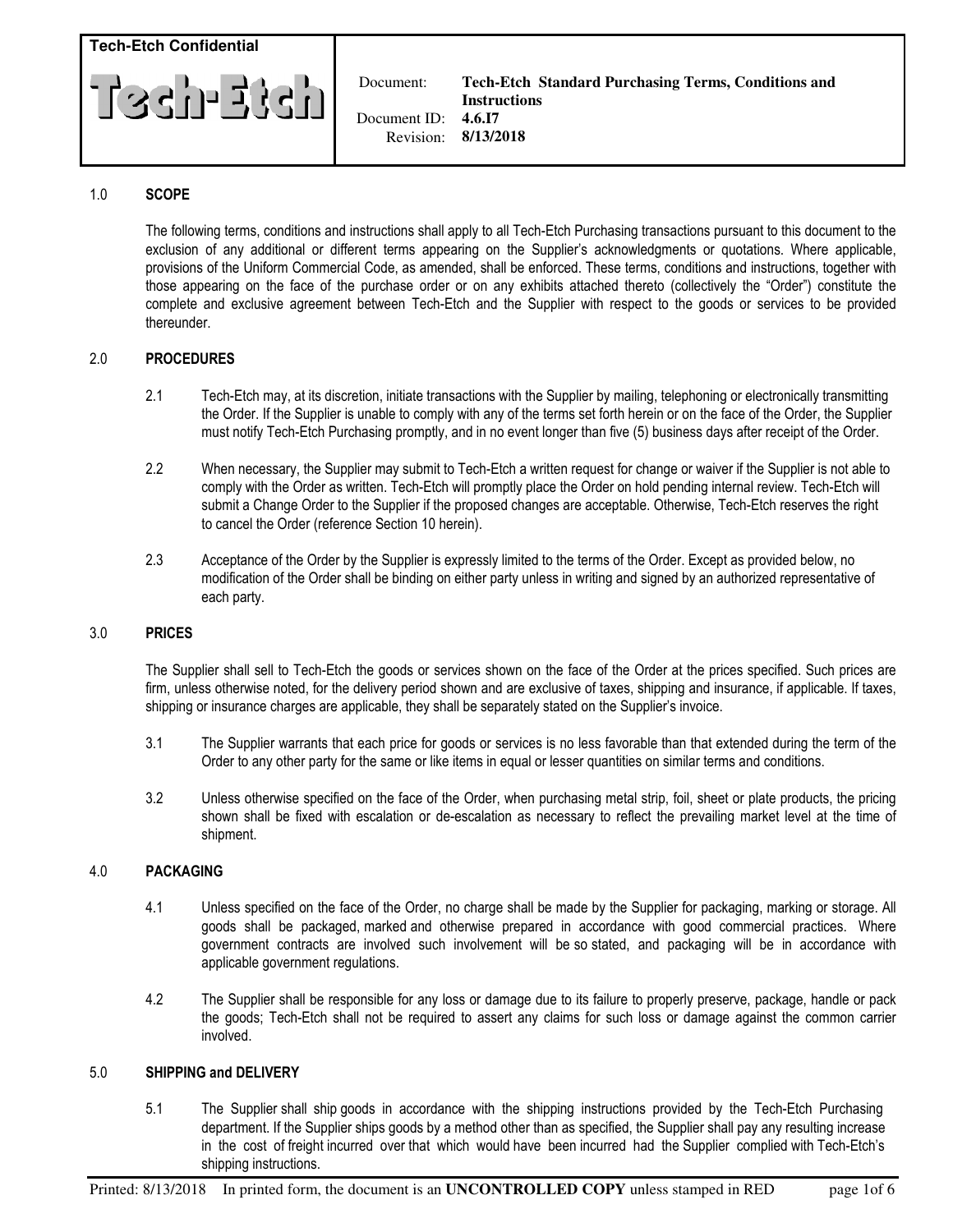

 Document: Document ID:

- 5.2 If premium transportation is required due to vendor delinquency, the Supplier shall pay the difference between the cost of premium transportation and the cost which otherwise would have been incurred had such premium transportation not become necessary.
- 5.3 The Supplier will ship goods so they are delivered at the appropriate Tech-Etch receiving dock on the due date specified on the face of the Order. Tech-Etch may refuse to accept deliveries at the Tech-Etch dock which exceed the due date specified on the Order.
- 5.4 Each shipment of goods to Tech-Etch shall include a packing list which contains at least (a) the Tech-Etch P.O. number, (b) the Tech-Etch part number if available, (c) the quantity shipped, and (d) the date of the shipment.
- 5.5 When outside processing of Tech-Etch property is involved, and when indicated on the face of the Order, the requirements of the Tech-Etch document # 4.8.I1 (Subcontractor Traceability Requirements Instruction) shall apply. A copy of 4.8.I1 should be enclosed in each outsource shipment from Tech-Etch. If the vendor is unable to locate a copy and is unsure of its requirements please contact the buyer listed on the Purchase Order before processing.
- 5.6 Overshipments will be allowed only to the extent that they are commensurate with standard industry practices. In the event an overshipment exceeds these guidelines, Tech-Etch may return the excess to the Supplier at the Supplier's expense.
- 5.7 Goods comprising or containing chemicals shall be shipped in conformance with Government and freight regulations applicable to such chemicals. Tech-Etch shall not be liable for any loss or damage caused by a release of chemicals or other hazardous materials to the environment prior to Tech-Etch's actual receipt of the corresponding goods.
- 5.8 The appropriate Tech-Etch ship-to location shall be designated on the face of the Order. The Supplier will be held responsible for any additional charges incurred for goods directed to the wrong location.

# 6.0 OUTSOURCING

Processing of product by a sub tier supplier is not permitted without notification to Tech-Etch and subsequent written authorization by Tech-Etch.

## 7.0 TITLE and RISK of LOSS

 Tech-Etch follows Incoterms 2010, the International Commercial Terms as defined by the International Chamber of Commerce. Unless otherwise specified on the face of the Order, shipping terms shall be FCA point of shipment. Title and risk of loss will pass to Tech-Etch upon delivery of the goods by the Supplier to the carrier. If the face of the Order specifies DDP Tech-Etch, the Supplier shall bear the risk or loss of damages for the goods, and title shall not pass to Tech-Etch until delivery of the goods to the specified Tech-Etch location.

## 8.0 INVOICES and PAYMENT

 The Supplier shall issue invoices only at the time of shipment of goods or completion of services, except where arrangements for monthly billing are in effect. Unless otherwise specified on the face of the Order, Tech-Etch shall issue payment within thirty (30) calendar days of the date of a correct invoice provided the Supplier has delivered conforming goods or satisfactorily completed services.

- 8.1 Tech-Etch may take advantage of any applicable prompt payment discount.
- 8.2 Payment does not constitute acceptance of the goods or services. Adjustments for payments made for rejected goods or services or for any overpayments shall be deducted from subsequent payments due, or, at Tech-Etch's option, promptly refunded by the Supplier upon request.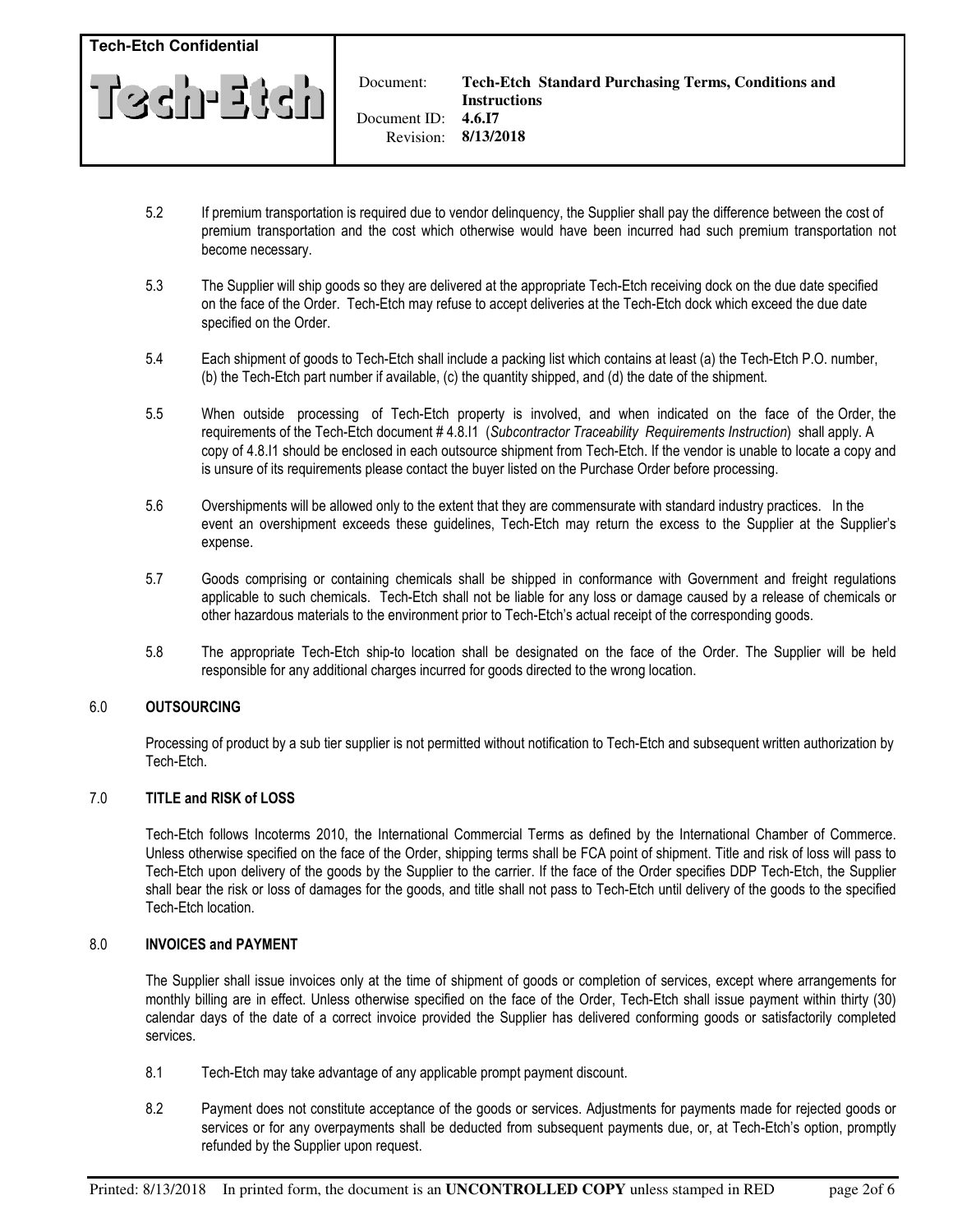

 Document: Document ID:

## 9.0 CANCELLATION for CONVENIENCE

 Tech-Etch may, for its own convenience and without charge, cancel any portion or all of the Order if Tech-Etch gives the Supplier notice (a) for custom goods or services (i.e., supplied exclusively in accordance with Tech-Etch designs or specifications) at least sixty (60) calendar days, unless otherwise agreed by the Supplier and Tech-Etch, prior to the Due Date, and (b) for standard goods or services at least thirty (30) calendar days prior to the Due Date.

 9.1 If Tech-Etch cancels any portion or all of the Order, other than as a result of a default by the Supplier, and fails to provide the applicable notice thereof specified above, Tech-Etch shall be responsible for the actual costs incurred by the Supplier as a direct result of such cancellation which are not recoverable by either (a) the sale of the goods or provision of the services affected to other parties within a reasonable time, or (b) the exercise by the Supplier, in a commercially reasonable manner, of other mitigation measures. Any claim by the Supplier for such actual costs shall be deemed waived by the Supplier unless submitted in writing to Tech-Etch within thirty (30) calendar days after Tech-Etch notifies the Supplier of the cancellation.

# 10.0 CANCELLATION for DEFAULT

 Tech-Etch may cancel the Order, or any part thereof, without liability in the event (a) the Supplier fails to deliver goods or perform services within the time specified in the Order, (b) the Supplier fails to perform any other obligation provided for in the Order, or the Supplier so fails to make progress as to endanger performance of the Order in accordance with its terms, and in either of these two circumstances the Supplier does not cure such failure within a period of ten (10) calendar days (or such longer period as Tech-Etch may authorize in writing) after receipt of notice of such failure from Tech-Etch, (c) a petition in bankruptcy is filed by or against the Supplier, or (d) a receiver is appointed for the Supplier or the Supplier makes an assignment for the benefit of creditors in the event Tech-Etch cancels the Order, in whole or in part, as provided in the paragraph 9, the Supplier shall be liable to Tech-Etch for any and all damages sustained by Tech-Etch in connection with the default which gave rise to the cancellation. The rights and remedies of Tech-Etch contained herein are in addition to any other rights or remedies provided by law.

### 11.0 INSPECTION and ACCEPTANCE

- 11.1 The Supplier shall inspect all goods prior to shipment to Tech-Etch. The Supplier must report any non-conforming product to Tech-Etch and has no Material Review Board authority; MRB authority shall be retained by Tech-Etch and its designated representatives. Tech-Etch and its designated representatives may perform reasonable inspection of the goods at the Supplier's source site.
- 11.2 Tech-Etch may test or otherwise inspect goods for acceptance within a reasonable time after receipt at the specified Tech-Etch location.
- 11.3 Goods which fail to pass Tech-Etch's incoming acceptance testing or other inspection, if any, may be rejected by Tech- Etch and returned to the Supplier at the Supplier's expense. Tech-Etch's rights under this Section are in addition to Tech-Etch's rights under Section 12.0.
- 11.4 The Supplier is required to retain all inspection and test data impacting goods and services sold to Tech-Etch for a period of ten (10) years from purchase. Records shall remain legible, readily identifiable and retrievable, and dispositioned in any manner appropriate to supplier's standard methods. This data shall be available for review by Tech-Etch upon request.

## 12.0 WARRANTY

The Supplier warrants that all goods will conform to and perform in accordance with the drawings, specifications, samples or other descriptions applicable thereto, including any specifications supplied by Tech-Etch. The Supplier further warrants that all goods furnished pursuant to the Order will be (a) free from all defects in material and workmanship, (b) free from defects in design except to the extent that such goods comply with the detailed designs provided by Tech-Etch, (c) suitable for the purposes, if any, which are stated on the face of the Order, and (d) in conformity with all the other requirements of the Order.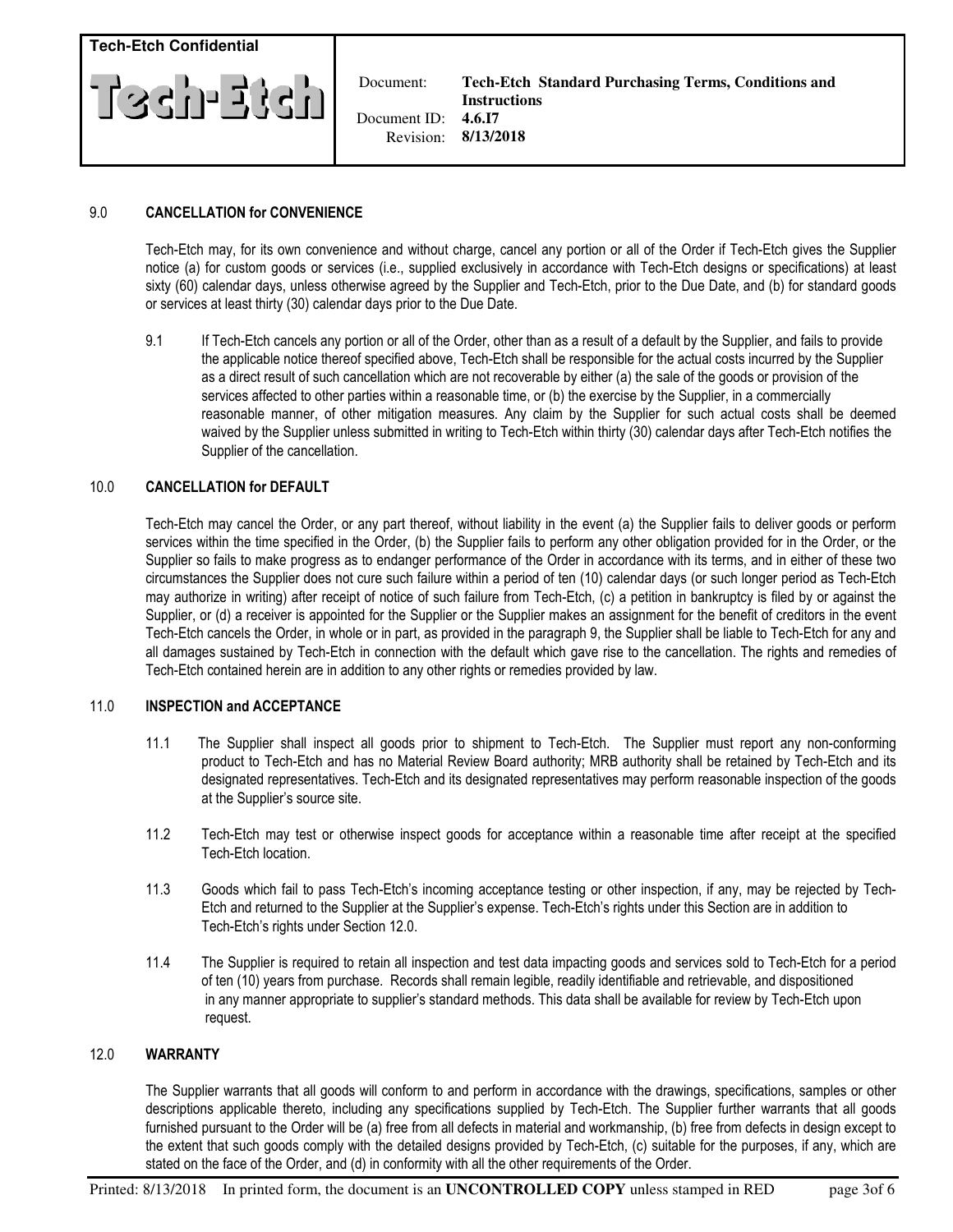

Document:

- 12.1 The Supplier warrants good title to the goods furnished pursuant to the Order. In addition to any other rights that Tech- Etch may have, if goods are found not to be as warranted within a one (1) year period after receipt at the specified Tech- Etch location (or such longer period as provided in the Supplier's standard warranty), Tech-Etch may return such goods to the Supplier, at the Supplier's expense, for correction, replacement, credit or refund, as Tech-Etch may direct.
- 12.2 The Supplier warrants that all services to be provided hereunder will be performed in a safe and workmanlike manner and that the Supplier possesses the requisite expertise, facilities and equipment necessary and appropriate to perform the services.
- 12.3 The Supplier warrants that the goods furnished under the Order are new except where expressly stated to the contrary.
- 12.4 These warranties, and all others, express or implied, shall survive inspection, acceptance, non-inspection and payment. The Supplier disclaims any implied warranties of merchantability or fitness for a particular purpose.

# 13.0 MATERIALS and TOOLS

 If Tech-Etch furnishes the Supplier material or equipment (such as special dies, jigs, molds, tools, test equipment or masks) or pays for such material or equipment, title thereto shall remain or vest in Tech-Etch, and the Supplier shall identify, maintain and preserve such material and equipment as Tech-Etch property and shall only dispose of such material and equipment (including scrap) in accordance with Tech-Etch's direction. Unless otherwise authorized in writing by Tech-Etch, the Supplier shall use such material or equipment only in the performance of orders for Tech-Etch.

- 13.1 The Supplier shall bear all risk of loss or damage to such material or equipment until it is returned to Tech-Etch. Upon request of Tech-Etch, the Supplier shall deliver all such material or equipment to Tech-Etch in good condition, normal wear and tear excepted, without cost to Tech-Etch. The Supplier waives any legal or equitable right to withhold or retain such material or equipment.
- 13.2 The Supplier shall execute a Uniform Commercial Code Financing Statement covering the material or equipment upon Tech-Etch's request.

# 14.0 INFRINGEMENT

 The Supplier, at its expense, will defend Tech-Etch and its customers against any claim based on an allegation that the use or resale of any goods infringes a patent, copyright or trademark of another, or violates any trade secret or other proprietary interest of another. The Supplier will pay any resulting costs, damages, and attorney's fees finally awarded against Tech-Etch or its customers that are attributable to such claim and will pay the part of any settlement that is attributable to such claim; provided (a) Tech-Etch notifies the Supplier promptly in writing of the claim, (b) the Supplier is permitted to control the defense or settlement of the claim, and (c) Tech-Etch and its customers cooperate reasonably in such defense or settlement at the Supplier's expense.

- 14.1 In its defense or settlement of any such claim, the Supplier may: A) Procure for Tech-Etch the right to continue using and reselling the goods and for Tech-Etch's customers the right to continue using the goods; B) Modify the goods so that use and resale of the goods becomes noninfringing; or C) Replace the goods with equivalent goods not subject to the claim.
- 14.2 The Supplier will not be liable to Tech-Etch for claims of infringement or violation based upon the sale or use of goods manufactured according to designs furnished by Tech-Etch.
- 14.3 The foregoing states the entire obligation and liability of the Supplier with respect to infringement or violation of any proprietary interest of another and claims thereof.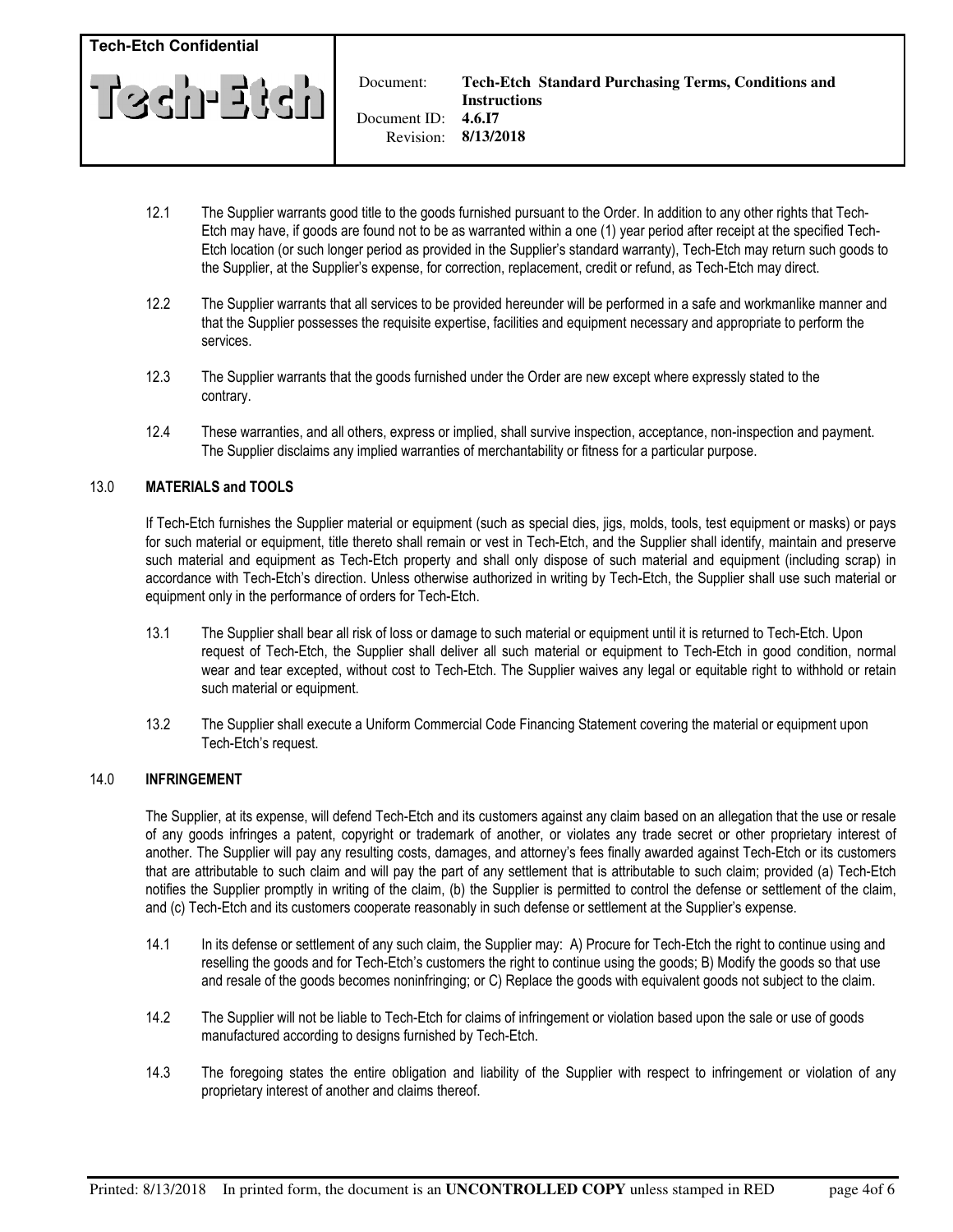

Document:

### 15.0 NONDISCLOSURE of INFORMATION

 The Supplier shall not, without the prior written consent of Tech-Etch, make any release of information concerning the Order, other than to the Supplier's employees which is required for the performance of their duties, nor use the name of Tech-Etch in any advertising or publicity.

### 16.0 CONFIDENTIAL INFORMATION

 All information obtained by the Supplier from Tech-Etch which is identified as confidential or proprietary by Tech-Etch or is acquired by the Supplier under circumstances reasonably considered to impose an obligation of confidentiality, shall be received in confidence, shall remain the property of Tech-Etch, shall not be disclosed to a third party, and shall be used by the Supplier only to the extent necessary for the performance of the Order.

### 17.0 COMPLIANCE with LAWS

 The Supplier shall comply with all federal, state and local laws and regulations including, but not limited to, the Fair Labor Standards Act of 1938, as amended, and the Occupational Safety and Health Act of 1970, as amended, the Toxic Substance Control Act, as amended. The Supplier certifies that all goods supplied under the Order will be produced in compliance with the requirements of the Fair Labor Standards Act of 1930, as amended.

### 18.0 ITAR/EAR, ROHS, REACH, Dodd-Frank conflict mineral, et al.

As a supplier to Tech-Etch Inc., certain activities you perform may fall under specific U.S. Government or other regulatory reporting requirements. Tech-Etch may request data from Suppliers in order to meet or affirm proper compliancy as applicable. Suppliers shall provide prompt, accurate feedback to these requests for information. Data requested will be treated as confidential information and only shared as needed to meet reporting obligations. Supplier must send immediate notification of any changes that impact current status or alter previously submitted information.

### 19.0 SPECIAL INSTRUCTIONS

- 19.1 When supplying metal strip, foil, sheet or plate, commercial tolerances and quality specifications shall apply except where otherwise stated on the face of the Order.
- 19.2 When supplying metal strip, foil, sheet or plate, heat number identification and integrity shall be protected and shall appear on the Supplier's certification which will be provided to Tech-Etch. When specified on the face of the Order as a Certificate of Analysis, this certification will include chemical and physical properties and/or test reports of the material shipped.
- 19.3 The Supplier shall furnish, when required by Tech-Etch, proper documentation so as to certify the goods or services performed under the terms of the Order. The documentation may be required in the form of a Certificate of Compliance or a Certificate of Analysis, as dictated on the face of the Order.
- 19.4 Any and all other Specifications, Process Procedures, or Instructions referred to on the face of the Order shall be deemed an integral part of the Order.

### 20.0 QUALITY MANAGEMENT

Suppliers shall immediately notify Tech-Etch of significant changes to their quality management system.

#### 21.0 WAIVER